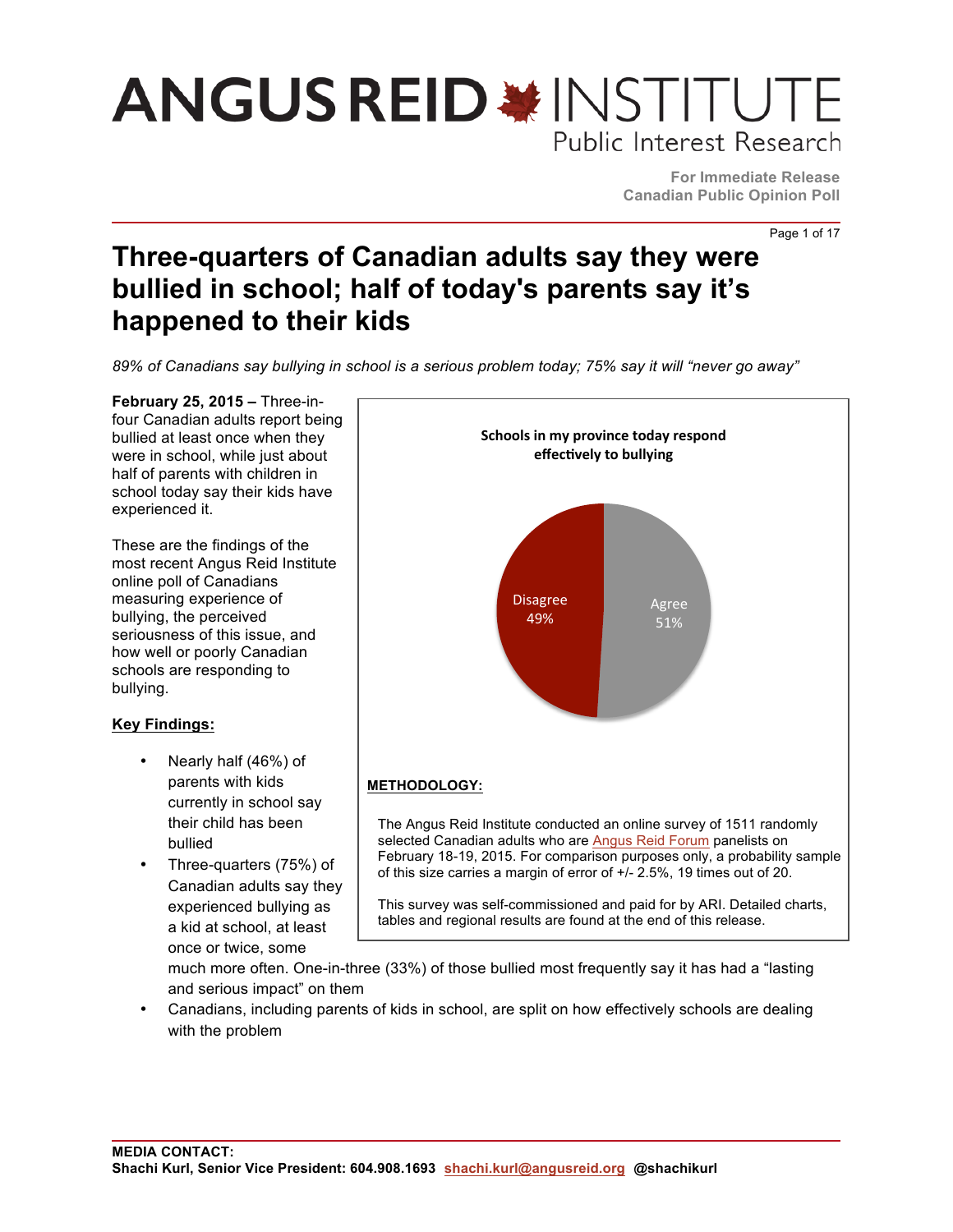**For Immediate Release Canadian Public Opinion Poll**

Page 2 of 17

- Parents of children in school today are far more likely to say their child's bullying has been reported than is the case among those who said they were bullied as a child (70% versus only 15%)
- Today's parents also report a considerably more satisfactory outcome from the school's awareness: half of current parents said the school resolved or at least improved the situation, whereas adults looking back on their own experience are more likely to recall the school's awareness made no difference to the situation.

How serious a problem do you think bullying is in our schools



**Definitions:** 

For the purposes of this survey, bullying at school was defined as: "acts or comments by one or more students that are intended to intimidate, offend or humiliate another student."

### **How widespread was bullying in the past? And now?**

The Angus Reid Institute poll results show a large majority of Canadian adults had at least a passing acquaintance with a bully during their time in school.

Three-quarters (75%) say they were bullied at some point between grades 1-12. Most respondents (51%) say it happened "once or twice" (22%) or "a few times" (29%). One-quarter (24%) said they experienced bullying regularly (13%), often (6%), or continuously (5%). The remaining one-quarter said they were not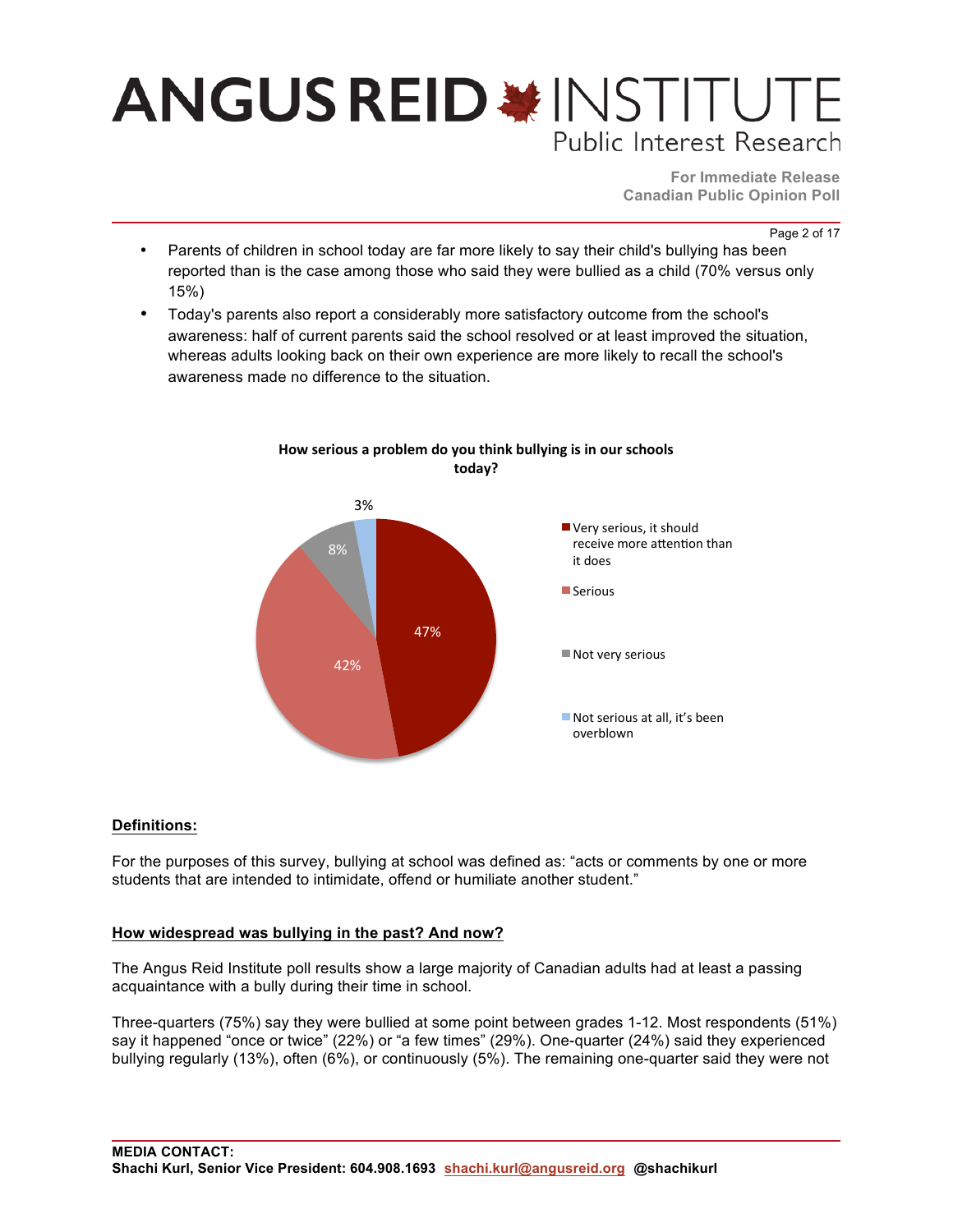**For Immediate Release Canadian Public Opinion Poll**

Page 3 of 17

bullied (24%). Gender was not a significant factor in one's encounters with such intimidation. Results by age will be addressed later in our report.

The survey's respondents also included parents. We asked these parents whether, as far as they know, their children are being or were ever bullied at school. Among parents whose children are *currently* in school, nearly half (46%) said yes, roughly the same proportion as those with kids already out of school.

### **What was the impact on those bullied most?**

Today, more attention is paid in schools and the community about the impacts and effects of bullying on children and teenagers. Unsurprisingly, respondents to the survey who reported being bullied more often in the past also reported more severe long-term impacts on their lives today.

Among the one-quarter of Canadians for whom bullying was regular, happened often or was continuous:

- Only one in ten  $(11%)$  said it didn't bother them much, "was just a part of growing up"
- 33% say it bothered them at the time
- 37% say they still think about it
- 19% say the bullying has had a "serious and lasting impact" on them (and this figure rises to fully one-in-three of those bullied "often" or "continuously")

The severity of the personal impact of bullying is less among those bullied less frequently. Those who faced such intimidation just once or twice were five times as likely to say there was "not much" effect on them than those who were bullied often (50% versus 11%) (See detailed tables at the end of this release).



#### **What was the impact bullying had on you?** Adults bullied regularly, often or continuously as kids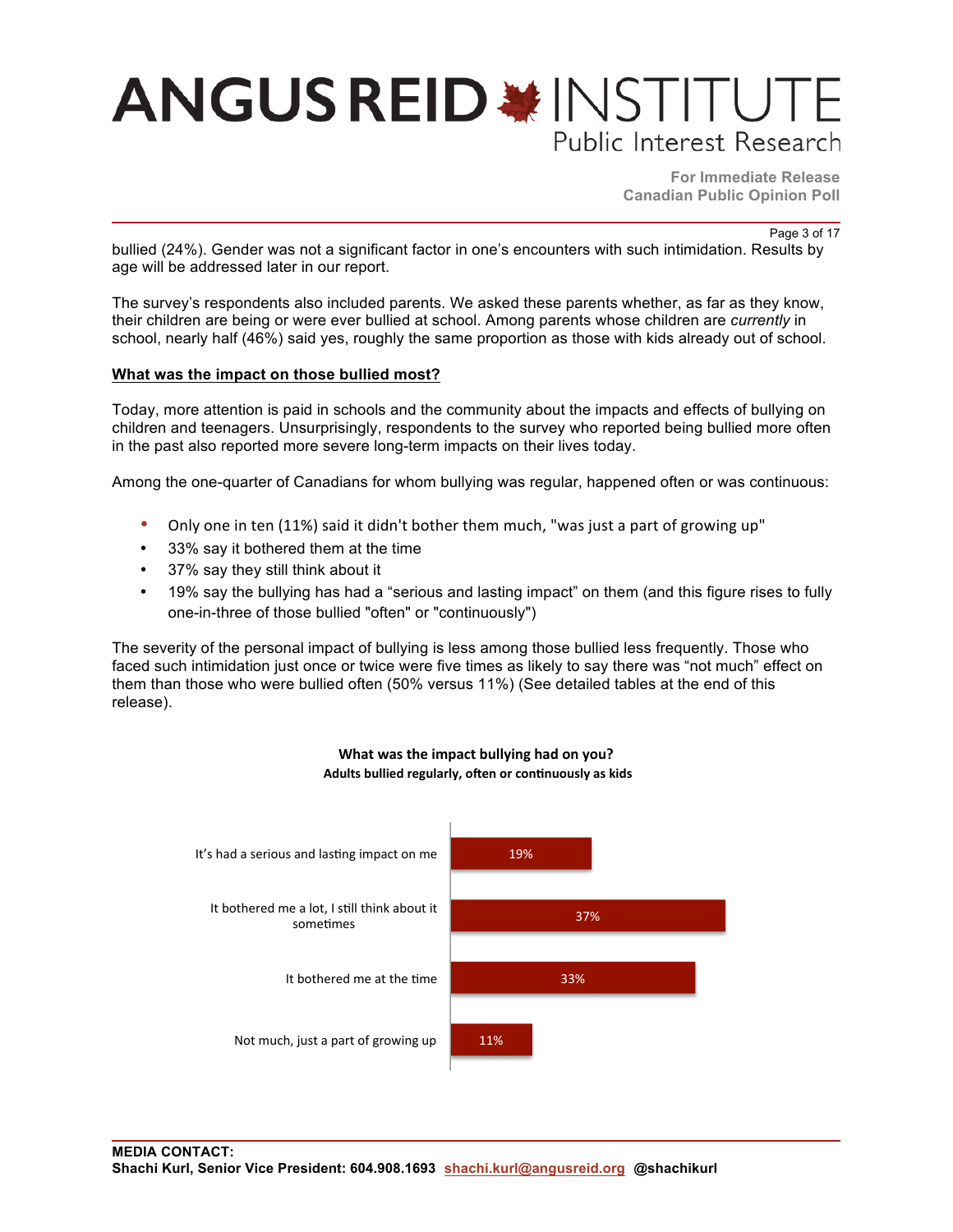**For Immediate Release Canadian Public Opinion Poll**

Page 4 of 17

**Bullying today: Overblown or Important?**

Regardless of whether they themselves have been bullied or not, Canadians are unequivocal in how much gravity they give the issue of bullying in schools today. Fully nine-in-ten respondents (89%) say it's either "very serious" (47%) or "serious" (42%).

Those who say the issue is "very serious" are slightly more likely to be from Quebec (61% versus the national average of 47%) and to be women (55% versus 39% of men).

Further, there is little evidence of a "suck it up" mentality pervading Canadian public opinion on this issue. Asked to respond to this sentiment: *"We shouldn't go too overboard dealing with bullying, it's a part of growing up"*, fully three-quarters (72%) disagreed, four-in-ten (39%) strongly disagreed.

### **The situation in schools:**

### **How effectively are schools responding to bullying?**

Although there is little argument among Canadians on the seriousness of bullying in schools today, the general public is evenly split over whether schools in their own province are responding to the problem effectively, with half (51%) agreeing that schools are reacting well and half (49%) disagreeing.

Parents whose children were or are bullied in school are also split, with 49 per cent crediting schools in their province with an overall effective response and 51 per cent taking the opposite view.

From a regional standpoint, respondents in British Columbia are more likely to say schools are reacting appropriately well to bullying (57%), while those in Alberta are least confident in how effectively schools are dealing with the problem (47%).

### **Did reporting bullying make a difference in the past?**

Of Canadian adults who recall being bullied back in their school days, just one-in-seven (15%) said this was reported to the school. The same number (15%) say the school was aware even if the bullying wasn't reported.

But, looking back, the large majority – 70 per cent – say they don't t think their school was aware of the intimidating and humiliating acts or comments that bothered them. Respondents who were bullied more often and those who say their bullying experience had a lasting impact on them were more likely to say their school was aware (see detailed tables at the end of this report).

Even then, schools being alive to the toxic behavior did not necessarily mean an end to students' troubles:

- 56% said it made no real difference either way
- 20% said the school knowing improved the situation, but didn't end it
- 16% said the bullying stopped once the school knew what was going on
- 8% say the school knowing made matters worse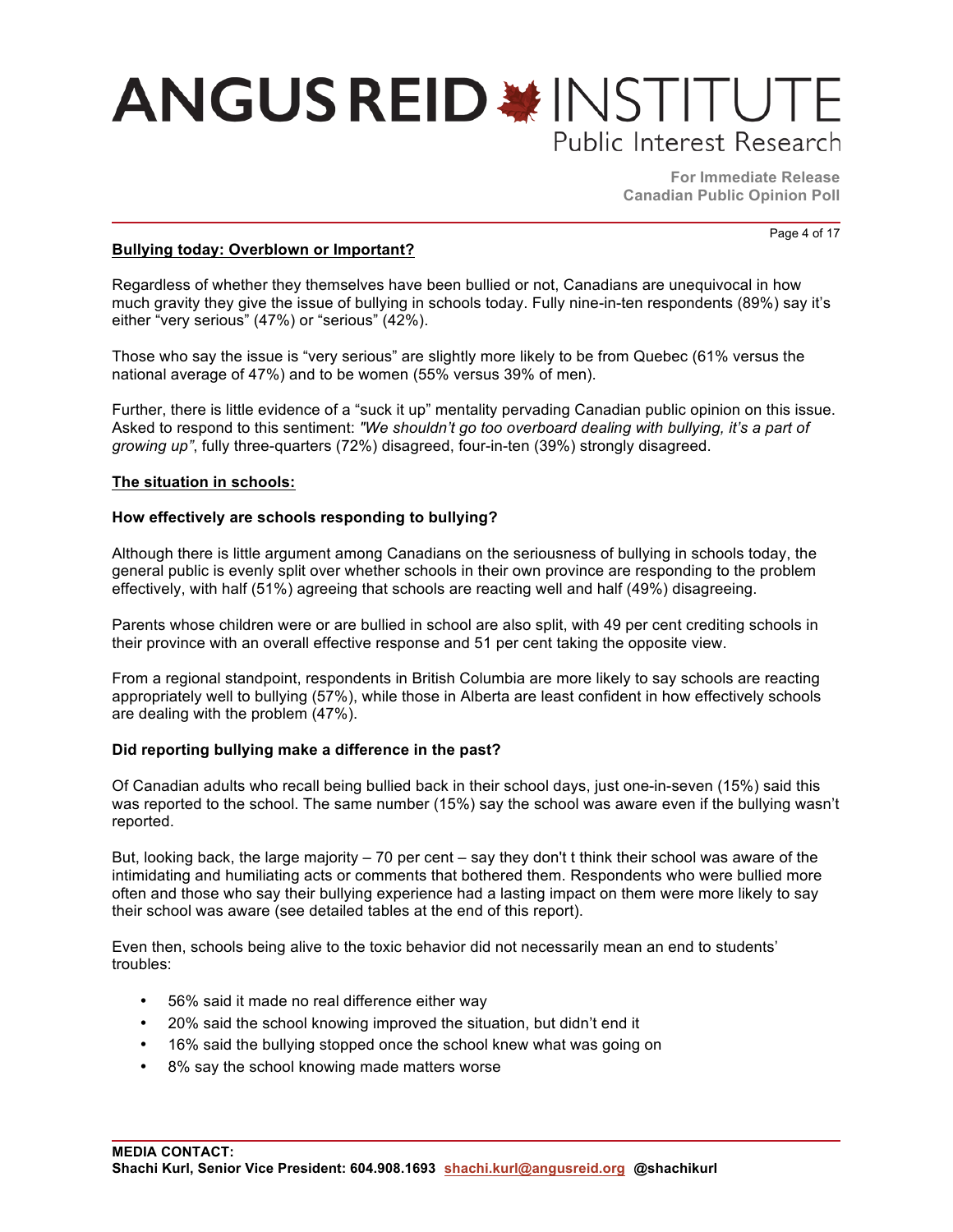**For Immediate Release Canadian Public Opinion Poll**

Page 5 of 17



### **School's overall response to bullying**

### **Does reporting bullying make a difference now?**

Times have changed. The perspective of parents today allows some hope that things have improved for bullied children in the ensuing decades.

The parents polled by the Angus Reid Institute were much more likely to say schools were aware of their children's bullying, either directly from reporting (59%) or indirectly (18%). Among parents of children *currently in school,* awareness from reporting is even higher (70%).

And while these parents say the school's awareness does not bring a permanent end to their children's bullying, the numbers are trending in a more encouraging direction:

- 28% of today's parents say it made no real difference either way
- 30% say it improved the situation but didn't end it
- 28% say the awareness of their children's school resolved the bullying
- Troublingly, 14% say the school's awareness only made matters worse

### **Is bullying getting worse?**

The question of whether bullying is getting worse may be approached from two sets of measures; the first, public perceptions of the question. On this – the majority do think the situation is deteriorating. Asked to respond to the statement: *"the problem of school yard bullying was worse when I was a kid at school*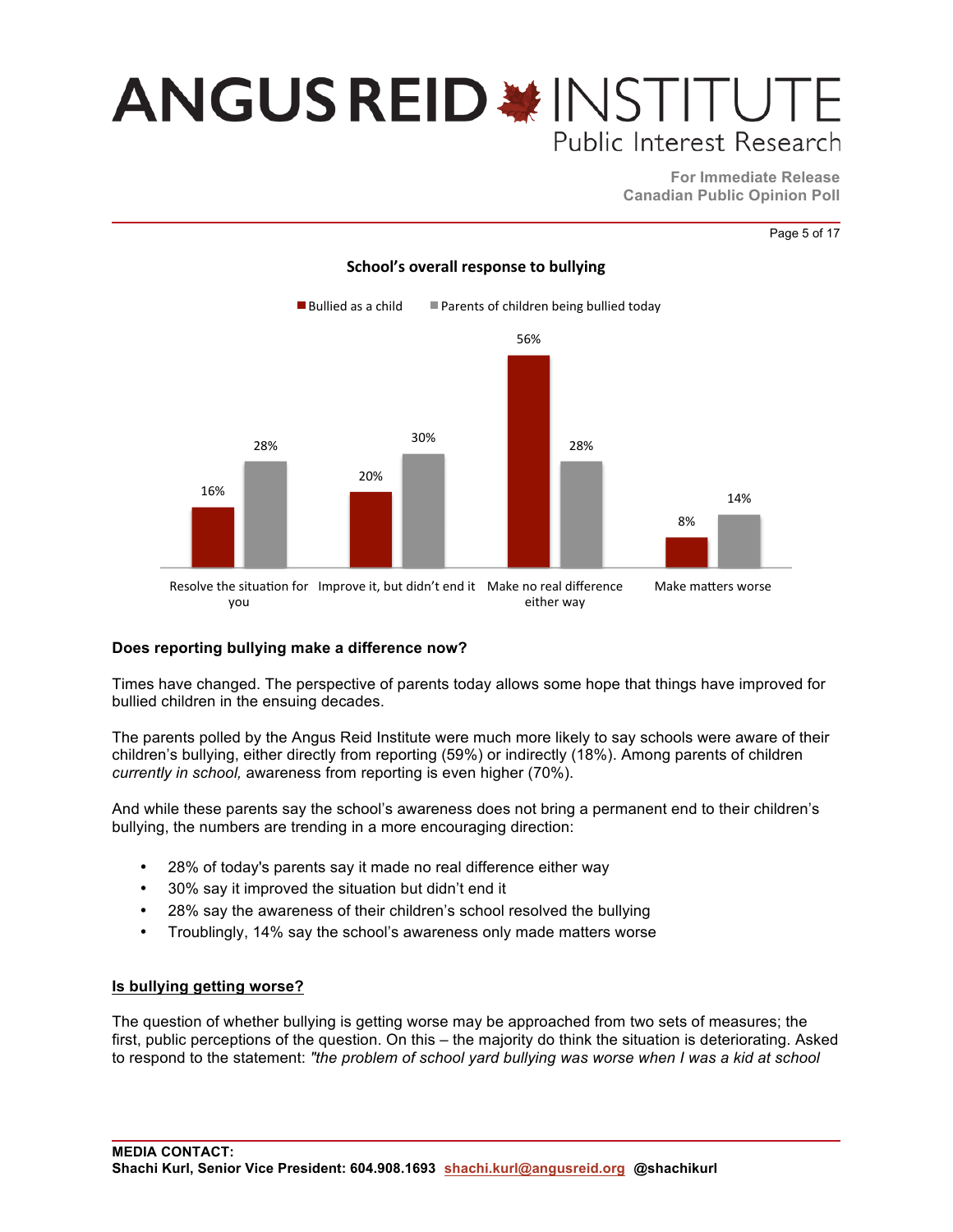**For Immediate Release Canadian Public Opinion Poll**

Page 6 of 17

*than it is today"*, seven-in-ten (70%) Canadians disagreed overall. That opinion is generally shared with parents who have children in school today and those who were themselves bullied on a regular basis.

Looking at the survey data on bullying experience across age groupings points to a similar conclusion. Respondents aged 55 and older were almost three times more likely to say they were not bullied as those aged 18-34 (36% versus 13%). Conversely, younger respondents (18-34) were twice as likely to say they were bullied regularly/often/continuously as those who were older (29% versus 15%).

It is also possible that another factor may be at play: the effects of time on people's memories and perceptions. It may well be that older respondents report less bullying because they were bullied less. It may also be that the subsequent decades have faded memories, lessened pain.

Although bullying was defined in the questionnaire, older respondents may also simply have a different perspective on what constituted bullying based on behaviour that may have been considered "normal" in its day.

### **But will bullying ever go away?**

Even though nine-in-ten (89%) Canadians agree (47% strongly) that *"kids who bully others need to be dealt with much more severely"*, they are pessimistic about an end to the behaviour in schools. Threequarters agree *"bullying is never going to go away, no matter what new policies or approaches are tried".*  As much as Canadians see this as a serious issue requiring more attention, they also sadly, see the fight as an ongoing one.

*The Angus Reid Institute (ARI) was founded in October 2014 by pollster and sociologist, Dr. Angus Reid. ARI is a national, not-for-profit, non-partisan public opinion polling organization established to advance education by commissioning, conducting and disseminating publicly accessible and impartial polls, research and analysis on economics, political science, philanthropy, public administration, domestic and international affairs and other socio-economic issues of importance to Canada and its world.*

| Thinking about the issue of bullying at school, how serious a problem do you think<br>this is in our schools today? |        |                    |                    |                       |               |                    |                     |  |  |  |  |
|---------------------------------------------------------------------------------------------------------------------|--------|--------------------|--------------------|-----------------------|---------------|--------------------|---------------------|--|--|--|--|
|                                                                                                                     | Total  |                    |                    |                       | <b>Region</b> |                    |                     |  |  |  |  |
| (Unweighted Regional Bases)                                                                                         | (1511) | <b>BC</b><br>(220) | <b>AB</b><br>(156) | <b>SK/MB</b><br>(111) | ON<br>(555)   | <b>PQ</b><br>(367) | <b>ATL</b><br>(102) |  |  |  |  |
| Very serious, it should<br>receive more attention than<br>it does                                                   | 47%    | 38%                | 33%                | 41%                   | 45%           | 61%                | 56%                 |  |  |  |  |
| <b>Serious</b>                                                                                                      | 42%    | 47%                | 52%                | 49%                   | 43%           | 34%                | 35%                 |  |  |  |  |
| Not very serious                                                                                                    | 8%     | 12%                | 10%                | 9%                    | 9%            | 4%                 | 8%                  |  |  |  |  |
| Not serious at all, it's<br>been overblown                                                                          | 3%     | 3%                 | 5%                 | 2%                    | 3%            | 2%                 | 1%                  |  |  |  |  |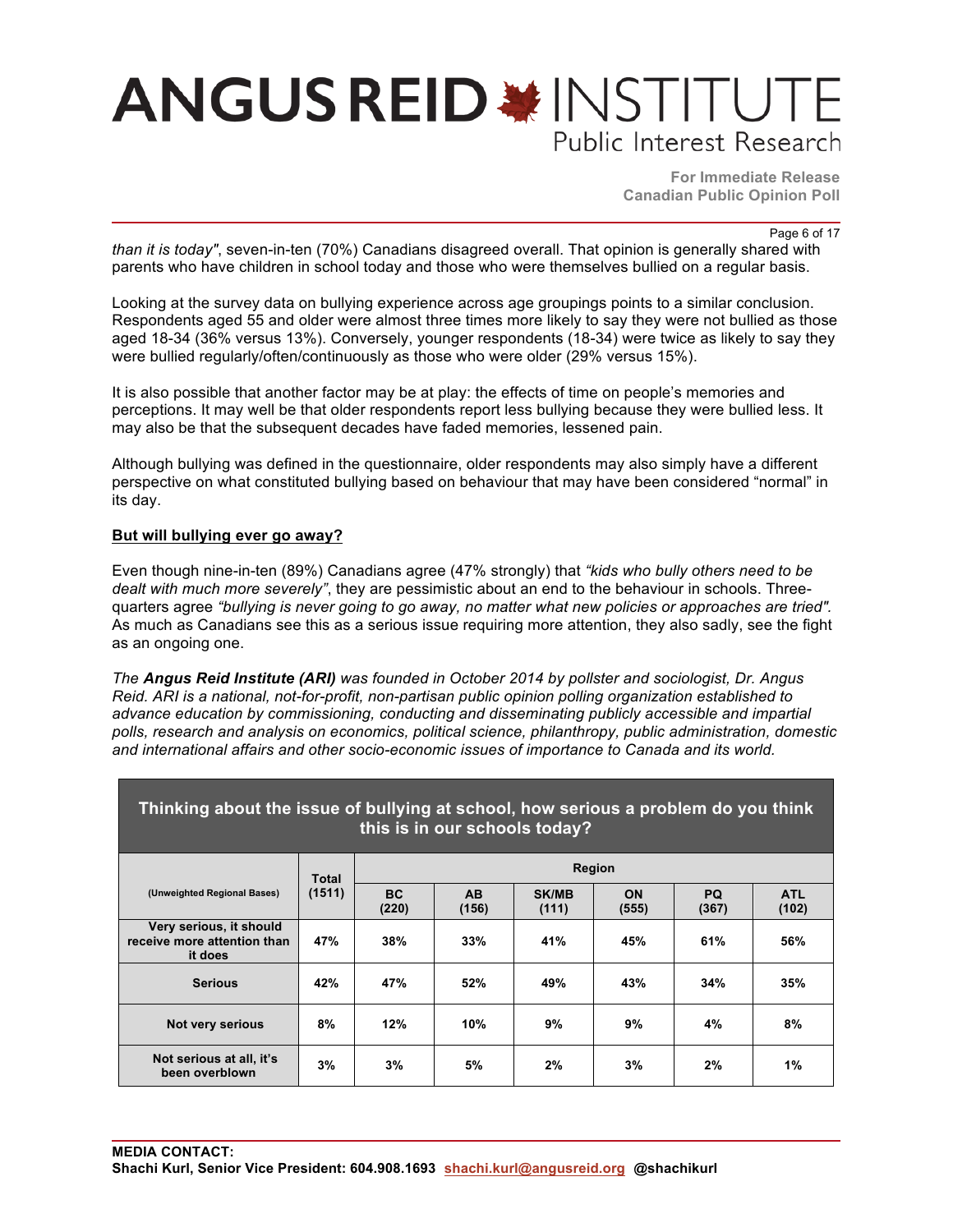**For Immediate Release Canadian Public Opinion Poll**

Page 7 of 17

| Thinking about the issue of bullying at school, how serious a problem do you think<br>this is in our schools today? |              |              |                |                    |                    |                |  |  |  |  |  |  |
|---------------------------------------------------------------------------------------------------------------------|--------------|--------------|----------------|--------------------|--------------------|----------------|--|--|--|--|--|--|
|                                                                                                                     | <b>Total</b> |              | Gender         | Age                |                    |                |  |  |  |  |  |  |
|                                                                                                                     | (1511)       | Men<br>(768) | Women<br>(743) | $18 - 34$<br>(435) | $35 - 54$<br>(568) | $55+$<br>(508) |  |  |  |  |  |  |
| Very serious, it should receive<br>more attention than it does                                                      | 47%          | 39%          | 55%            | 45%                | 46%                | 50%            |  |  |  |  |  |  |
| <b>Serious</b>                                                                                                      | 42%          | 46%          | 38%            | 44%                | 42%                | 41%            |  |  |  |  |  |  |
| <b>Not very serious</b>                                                                                             | 8%           | 11%          | 5%             | 7%                 | 10%                | 6%             |  |  |  |  |  |  |
| Not serious at all, it's been<br>overblown                                                                          | 3%           | 4%           | 1%             | 3%                 | 2%                 | 3%             |  |  |  |  |  |  |

### **Thinking back now to when you were in school (grades 1 through 12), were you, yourself bullied? And, if so, how often did this happen?**

|                                   | <b>Total</b> | Region             |                    |                       |                    |             |                     |  |
|-----------------------------------|--------------|--------------------|--------------------|-----------------------|--------------------|-------------|---------------------|--|
| (Unweighted Regional Bases)       | (1511)       | <b>BC</b><br>(220) | <b>AB</b><br>(156) | <b>SK/MB</b><br>(111) | <b>ON</b><br>(555) | PQ<br>(367) | <b>ATL</b><br>(102) |  |
| No, was not bullied               | 24%          | 20%                | 19%                | 22%                   | 21%                | 33%         | 30%                 |  |
| Yes, once or twice                | 22%          | 25%                | 23%                | 23%                   | 24%                | 16%         | 22%                 |  |
| Yes, a few times                  | 29%          | 31%                | 29%                | 32%                   | 29%                | 28%         | 29%                 |  |
| Yes, fairly regularly             | 13%          | 11%                | 15%                | 14%                   | 14%                | 12%         | 9%                  |  |
| Yes, often                        | 6%           | 6%                 | 4%                 | 5%                    | 6%                 | 6%          | 6%                  |  |
| Yes, it was<br>continuous/ongoing | 5%           | 7%                 | 9%                 | 4%                    | 5%                 | 4%          | 2%                  |  |
| Prefer not to say                 | 1%           | 1%                 | $1\%$              | ٠                     | 2%                 | 1%          | 1%                  |  |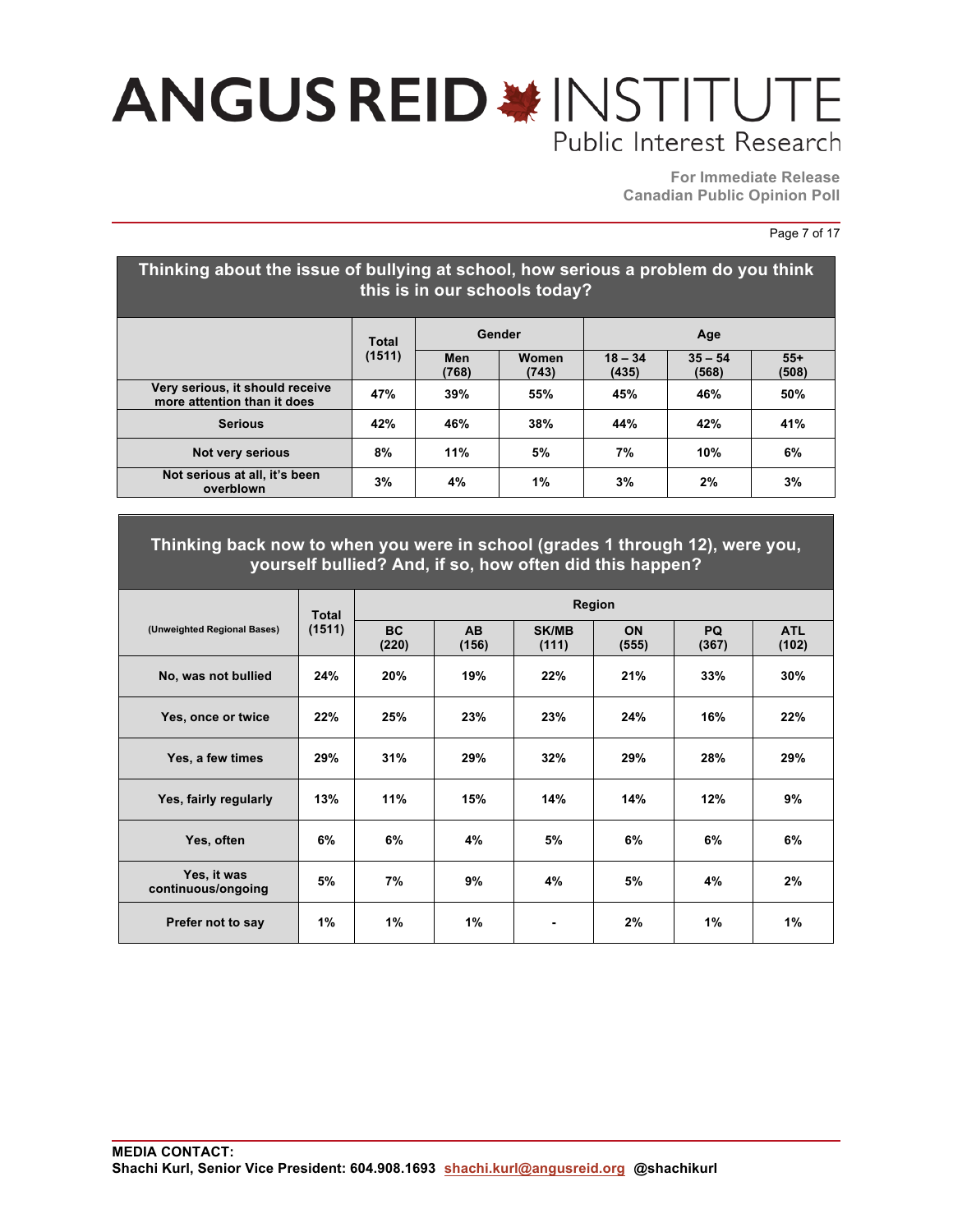**For Immediate Release Canadian Public Opinion Poll**

#### Page 8 of 17

| Thinking back now to when you were in school (grades 1 through 12), were you,<br>yourself bullied? And, if so, how often did this happen? |        |              |                |                    |                    |                |  |  |  |  |  |  |
|-------------------------------------------------------------------------------------------------------------------------------------------|--------|--------------|----------------|--------------------|--------------------|----------------|--|--|--|--|--|--|
|                                                                                                                                           | Total  | Gender       |                |                    | Age                |                |  |  |  |  |  |  |
|                                                                                                                                           | (1511) | Men<br>(768) | Women<br>(743) | $18 - 34$<br>(435) | $35 - 54$<br>(568) | $55+$<br>(508) |  |  |  |  |  |  |
| No, was not bullied                                                                                                                       | 24%    | 22%          | 26%            | 13%                | 22%                | 36%            |  |  |  |  |  |  |
| Yes, once or twice                                                                                                                        | 22%    | 23%          | 21%            | 25%                | 20%                | 21%            |  |  |  |  |  |  |
| Yes, a few times                                                                                                                          | 29%    | 30%          | 28%            | 30%                | 31%                | 27%            |  |  |  |  |  |  |
| Yes, fairly regularly                                                                                                                     | 13%    | 13%          | 13%            | 15%                | 13%                | 10%            |  |  |  |  |  |  |
| Yes, often                                                                                                                                | 6%     | 6%           | 5%             | 6%                 | 6%                 | 4%             |  |  |  |  |  |  |
| Yes, it was continuous/ongoing                                                                                                            | 5%     | 5%           | 6%             | 8%                 | 6%                 | 1%             |  |  |  |  |  |  |
| Prefer not to say                                                                                                                         | 1%     | 1%           | 1%             | 2%                 | 1%                 | 1%             |  |  |  |  |  |  |

### **Was your school aware of any of the bullying you experienced, or not?**

| (Base: those who were bullied)                                | <b>Total</b> | <b>Region</b>      |                    |                      |             |                    |                    |  |
|---------------------------------------------------------------|--------------|--------------------|--------------------|----------------------|-------------|--------------------|--------------------|--|
|                                                               | (1131)       | <b>BC</b><br>(175) | <b>AB</b><br>(123) | <b>SK/MB</b><br>(88) | ON<br>(436) | <b>PQ</b><br>(237) | <b>ATL</b><br>(72) |  |
| Yes, school was aware,<br>it was reported                     | 15%          | 16%                | 18%                | 12%                  | 13%         | 14%                | 16%                |  |
| Yes, school was aware,<br>but it was not actually<br>reported | 15%          | 14%                | 19%                | 18%                  | 16%         | 12%                | 14%                |  |
| No, I don't think the<br>school was aware                     | 70%          | <b>70%</b>         | 63%                | 70%                  | 71%         | 73%                | 70%                |  |

| Was your school aware of any of the bullying you experienced, or not? |        |              |                |                    |                    |                |  |  |  |  |  |  |
|-----------------------------------------------------------------------|--------|--------------|----------------|--------------------|--------------------|----------------|--|--|--|--|--|--|
|                                                                       | Total  |              | Gender         | Age                |                    |                |  |  |  |  |  |  |
| (Base: those who were bullied)                                        | (1131) | Men<br>(596) | Women<br>(535) | $18 - 34$<br>(370) | $35 - 54$<br>(437) | $55+$<br>(324) |  |  |  |  |  |  |
| Yes, school was aware, it was<br>reported                             | 15%    | 17%          | 12%            | 22%                | 13%                | 8%             |  |  |  |  |  |  |
| Yes, school was aware, but it was<br>not actually reported            | 15%    | 17%          | 14%            | 19%                | 11%                | 16%            |  |  |  |  |  |  |
| No, I don't think the school was<br>aware                             | 70%    | 67%          | 74%            | 59%                | 75%                | 76%            |  |  |  |  |  |  |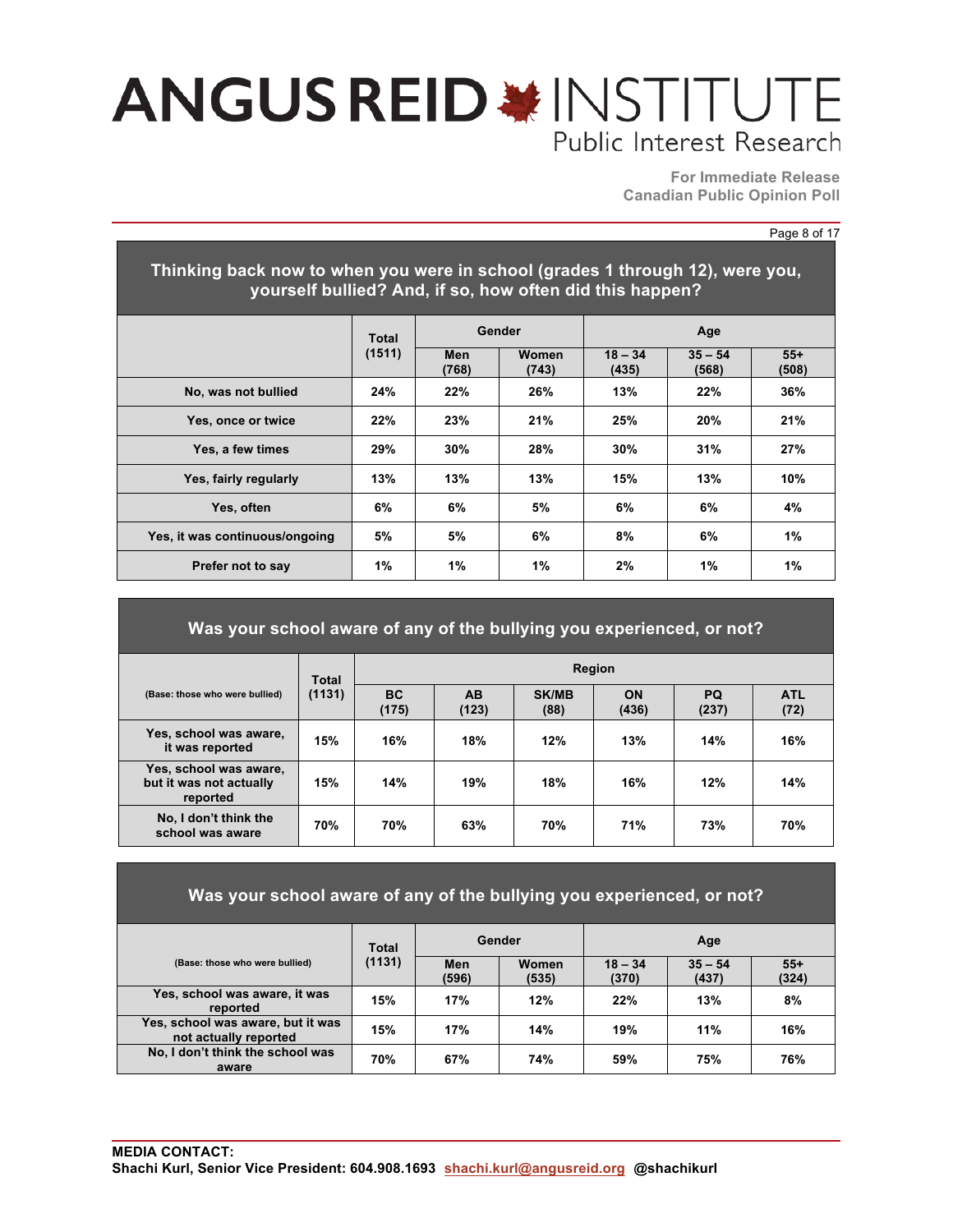**For Immediate Release Canadian Public Opinion Poll**

#### Page 9 of 17

| Was your school aware of any of the bullying you experienced, or not? |                 |                                |                         |                                      |                                              |                           |                               |                                                    |  |  |
|-----------------------------------------------------------------------|-----------------|--------------------------------|-------------------------|--------------------------------------|----------------------------------------------|---------------------------|-------------------------------|----------------------------------------------------|--|--|
|                                                                       |                 | <b>Bullied as a kid</b>        |                         |                                      |                                              |                           |                               |                                                    |  |  |
| (Base: those who<br>were bullied)                                     | Total<br>(1127) | Once/<br><b>Twice</b><br>(328) | A few<br>times<br>(444) | <b>Regularly</b><br>/ Often<br>(277) | It was<br>continuo<br>us/<br>Ongoing<br>(77) | <b>Regularly</b><br>(193) | Often/Co<br>ntinuous<br>(161) | <b>Regularly</b><br>/Often/Co<br>ntinuous<br>(354) |  |  |
| Yes, school<br>was aware, it was<br>reported                          | 15%             | 11%                            | 9%                      | 19%                                  | 45%                                          | 17%                       | 33%                           | 24%                                                |  |  |
| Yes, school<br>was aware, but it<br>was not actually<br>reported      | 15%             | 11%                            | 13%                     | 20%                                  | 25%                                          | 19%                       | 24%                           | 21%                                                |  |  |
| No, I don't<br>think the school<br>was aware                          | 70%             | 78%                            | 77%                     | 61%                                  | 30%                                          | 63%                       | 43%                           | 54%                                                |  |  |

| Was your school aware of any of the bullying you experienced, or not? |                        |                                                        |                                                           |                                                                       |                                             |                                  |  |  |  |  |  |
|-----------------------------------------------------------------------|------------------------|--------------------------------------------------------|-----------------------------------------------------------|-----------------------------------------------------------------------|---------------------------------------------|----------------------------------|--|--|--|--|--|
|                                                                       |                        |                                                        |                                                           | <b>Have Kids</b>                                                      |                                             |                                  |  |  |  |  |  |
| (Base: those who<br>were bullied)                                     | <b>Total</b><br>(1131) | Yes, kids<br>between K and<br>G <sub>12</sub><br>(191) | Have kids who<br>finished since<br>the year 2000<br>(187) | <b>Have kinds</b><br>who finished<br>before the year<br>2000<br>(146) | Kids younger<br>than school-<br>age<br>(69) | Kids in School<br>(Net)<br>(490) |  |  |  |  |  |
| Yes, school<br>is/was aware, it<br>was reported                       | 15%                    | 13%                                                    | 12%                                                       | 11%                                                                   | 10%                                         | 12%                              |  |  |  |  |  |
| Yes, school<br>is/was aware, but<br>it was not<br>actually reported   | 15%                    | 12%                                                    | 13%                                                       | 12%                                                                   | 26%                                         | 13%                              |  |  |  |  |  |
| No, I don't<br>think the school<br>is/was aware                       | 70%                    | 75%                                                    | 75%                                                       | 77%                                                                   | 64%                                         | 75%                              |  |  |  |  |  |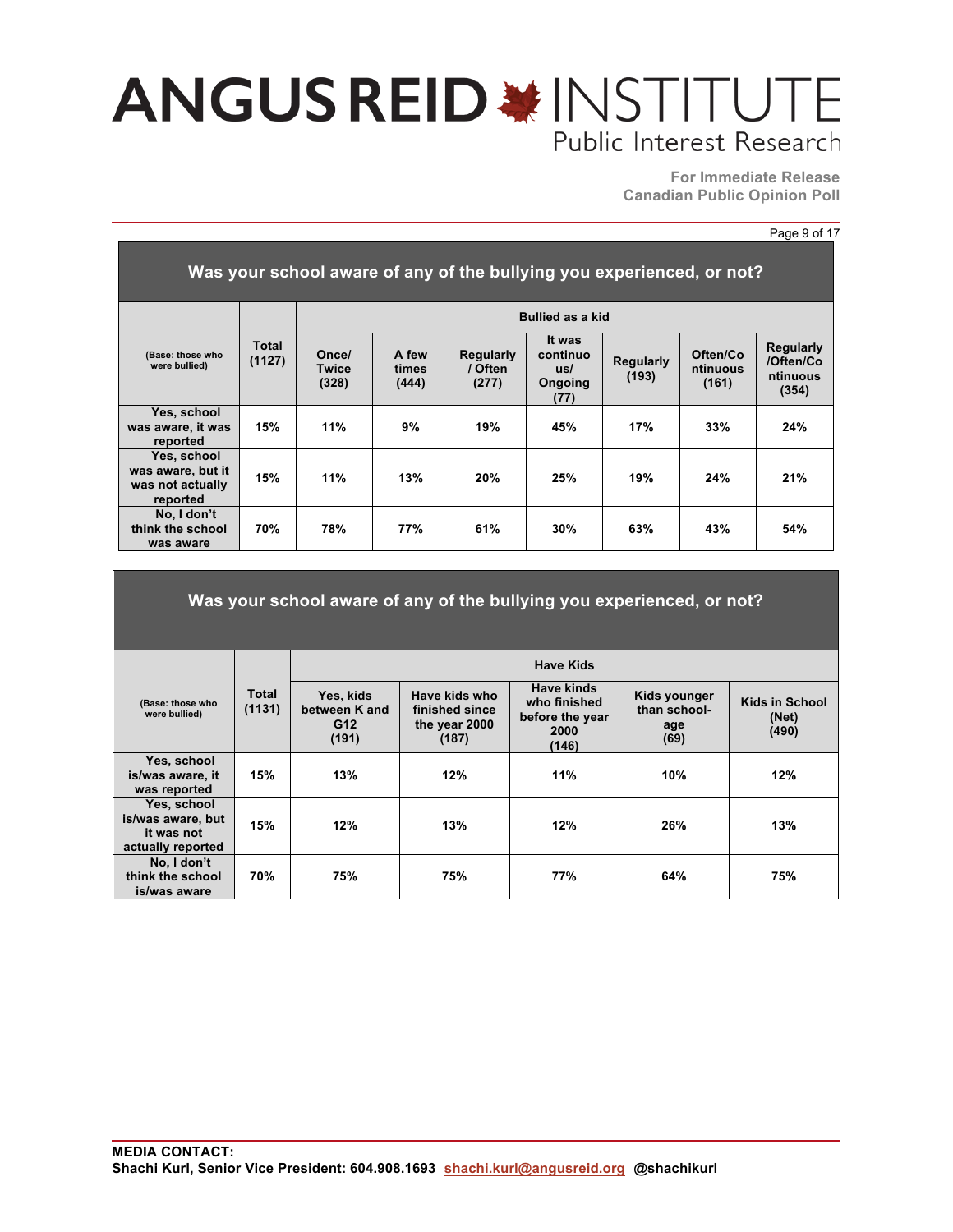**For Immediate Release Canadian Public Opinion Poll**

#### Page 10 of 17

**Please think back to how the school responded to your bullying. (If there was more than one bullying experience your school as aware of, please refer to the one that stands out to you most.) Based on what you can recall, did your school's overall response to this bullying:**

| (Base: School was aware of<br>bullying) | <b>Total</b> | Region            |                   |                      |                    |                   |                    |  |  |
|-----------------------------------------|--------------|-------------------|-------------------|----------------------|--------------------|-------------------|--------------------|--|--|
|                                         | (333)        | <b>BC</b><br>(52) | <b>AB</b><br>(42) | <b>SK/MB</b><br>(27) | <b>ON</b><br>(128) | <b>PQ</b><br>(63) | <b>ATL</b><br>(21) |  |  |
| Resolve the situation for<br>you        | 16%          | 17%               | 13%               | 23%                  | 16%                | 14%               | 24%                |  |  |
| Improve it, but didn't end<br>it        | 20%          | 26%               | 21%               | 10%                  | 17%                | 27%               | 15%                |  |  |
| Make no real difference<br>either way   | 56%          | 40%               | 62%               | 62%                  | 58%                | 53%               | 61%                |  |  |
| Make matters worse                      | 8%           | 17%               | 4%                | 5%                   | 9%                 | 6%                |                    |  |  |

**Please think back to how the school responded to your bullying. (If there was more than one bullying experience your school as aware of, please refer to the one that stands out to you most.) Based on what you can recall, did your school's overall response to this bullying:**

|                                      | Total | Gender       |                | Age                |                    |               |
|--------------------------------------|-------|--------------|----------------|--------------------|--------------------|---------------|
| (Base: School was aware of bullying) | (333) | Men<br>(194) | Women<br>(139) | $18 - 34$<br>(144) | $35 - 54$<br>(111) | $55+$<br>(78) |
| Resolve the situation for you        | 16%   | 17%          | 16%            | 19%                | 12%                | 17%           |
| Improve it, but didn't end it        | 20%   | 20%          | 19%            | 26%                | 16%                | 15%           |
| Make no real difference either way   | 56%   | 54%          | 58%            | 48%                | 62%                | 62%           |
| Make matters worse                   | 8%    | 9%           | 7%             | 7%                 | 10%                | 6%            |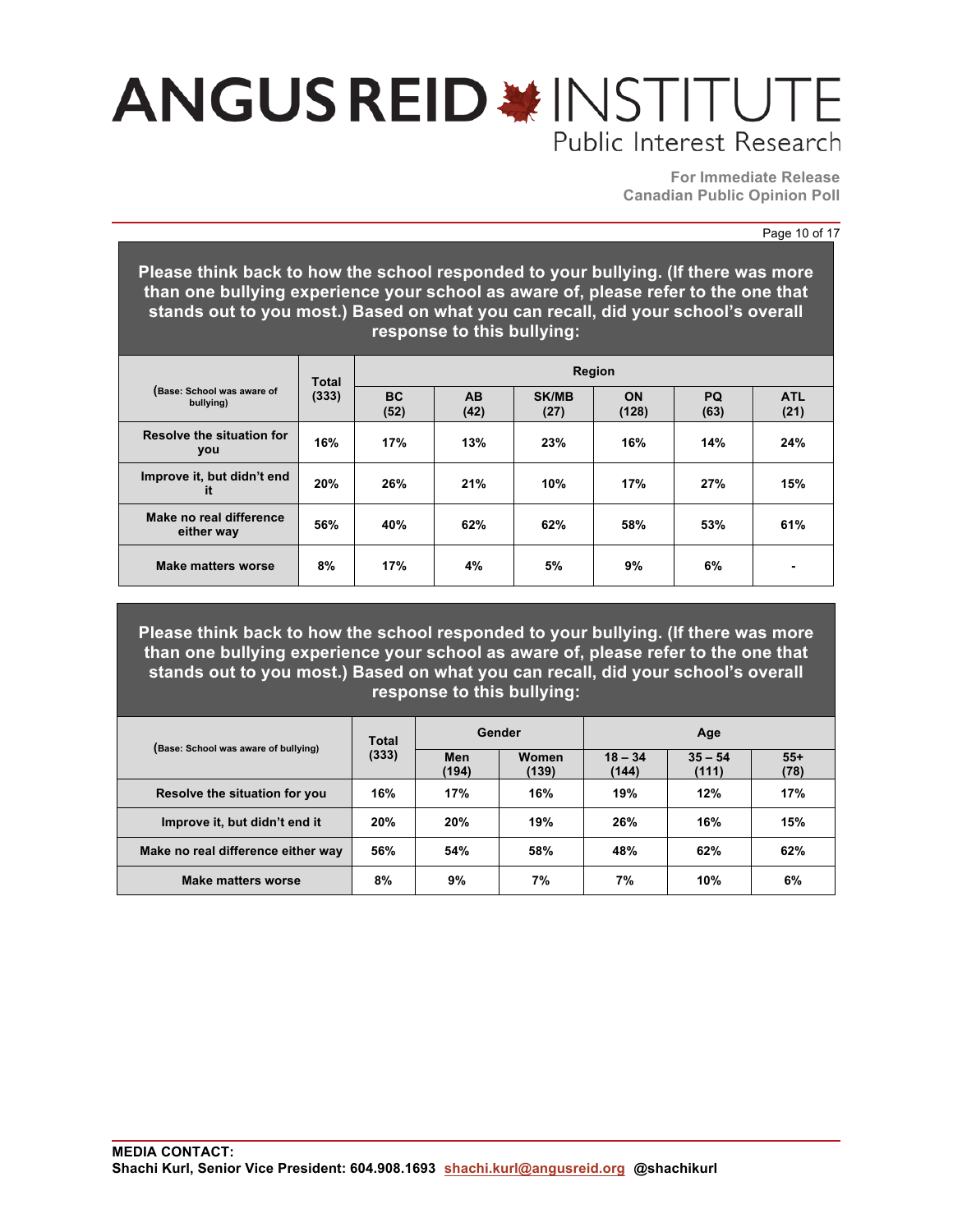**For Immediate Release Canadian Public Opinion Poll**

#### Page 11 of 17

**Please think back to how the school responded to your bullying. (If there was more than one bullying experience your school as aware of, please refer to the one that stands out to you most.) Based on what you can recall, did your school's overall response to this bullying:**

|                                          |                | <b>Bullied as a kid</b>       |                         |                                      |                                              |                          |                              |                                                    |  |  |
|------------------------------------------|----------------|-------------------------------|-------------------------|--------------------------------------|----------------------------------------------|--------------------------|------------------------------|----------------------------------------------------|--|--|
| (Base: School was<br>aware of bullying)  | Total<br>(333) | Once/<br><b>Twice</b><br>(71) | A few<br>times<br>(102) | <b>Regularly</b><br>/ Often<br>(109) | It was<br>continuo<br>us/<br>Ongoing<br>(51) | <b>Regularly</b><br>(72) | Often/Co<br>ntinuous<br>(88) | <b>Regularly</b><br>/Often/Co<br>ntinuous<br>(160) |  |  |
| Resolve the<br>situation for you         | 16%            | 30%                           | 24%                     | 8%                                   | 1%                                           | 7%                       | 5%                           | 6%                                                 |  |  |
| Improve it, but<br>didn't end it         | 20%            | 25%                           | 22%                     | 14%                                  | 21%                                          | 19%                      | 14%                          | 16%                                                |  |  |
| Make no real<br>difference either<br>way | 56%            | 41%                           | 51%                     | 70%                                  | 56%                                          | 66%                      | 65%                          | 65%                                                |  |  |
| <b>Make matters</b><br>worse             | 8%             | 4%                            | 3%                      | 8%                                   | 21%                                          | 8%                       | 16%                          | 12%                                                |  |  |

**Some cases of bullying are more serious than others. Overall, thinking back to the bullying you yourself experienced at school, what was the impact on you?**

| (Base: those who were bullied)                               | <b>Total</b> | <b>Region</b>      |                         |                      |                    |                    |                    |  |  |
|--------------------------------------------------------------|--------------|--------------------|-------------------------|----------------------|--------------------|--------------------|--------------------|--|--|
|                                                              | (1131)       | <b>BC</b><br>(175) | A <sub>B</sub><br>(123) | <b>SK/MB</b><br>(88) | <b>ON</b><br>(436) | <b>PQ</b><br>(237) | <b>ATL</b><br>(72) |  |  |
| Not much, just a part of<br>growing up                       | 27%          | 28%                | 35%                     | 40%                  | 28%                | 19%                | 27%                |  |  |
| It bothered me at the<br>time                                | 45%          | 45%                | 41%                     | 37%                  | 44%                | 49%                | 52%                |  |  |
| It bothered me a lot, I<br>still think about it<br>sometimes | 21%          | 20%                | 18%                     | 17%                  | 19%                | 26%                | 17%                |  |  |
| It's had a serious and<br>lasting impact on me               | 7%           | 7%                 | 7%                      | 7%                   | 9%                 | 6%                 | 4%                 |  |  |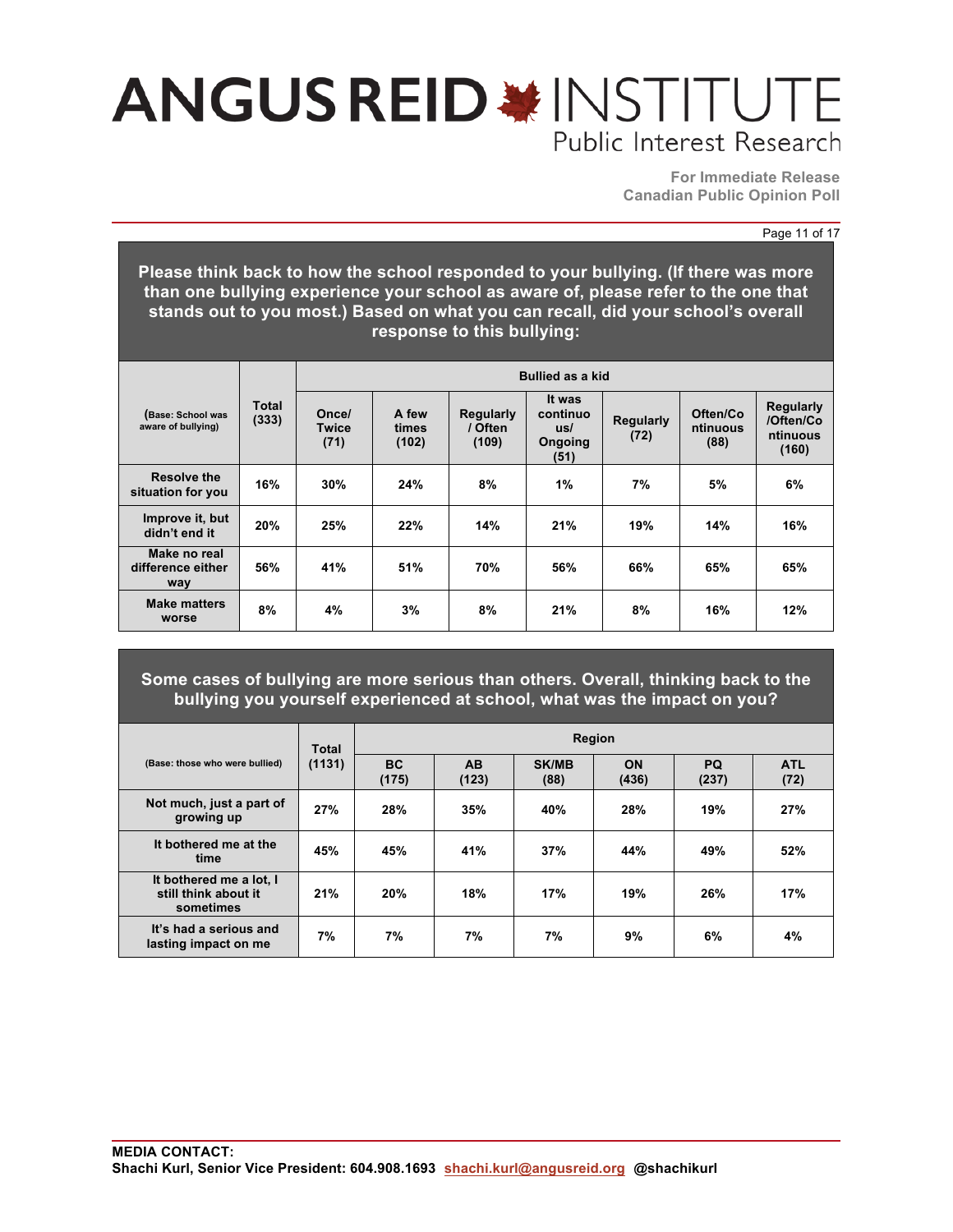**For Immediate Release Canadian Public Opinion Poll**

#### Page 12 of 17

### **Some cases of bullying are more serious than others. Overall, thinking back to the bullying you yourself experienced at school, what was the impact on you?**

|                                                           | <b>Total</b><br>(1131) | Gender       |                | Age                |                    |                |
|-----------------------------------------------------------|------------------------|--------------|----------------|--------------------|--------------------|----------------|
| (Base: those who were bullied)                            |                        | Men<br>(596) | Women<br>(535) | $18 - 34$<br>(370) | $35 - 54$<br>(437) | $55+$<br>(324) |
| Not much, just a part of growing<br><b>up</b>             | 27%                    | 35%          | 19%            | 24%                | 27%                | 31%            |
| It bothered me at the time                                | 45%                    | 42%          | 47%            | 45%                | 46%                | 43%            |
| It bothered me a lot, I still think<br>about it sometimes | 21%                    | 16%          | 25%            | 23%                | 17%                | 23%            |
| It's had a serious and lasting<br>impact on me            | 7%                     | 7%           | 8%             | 8%                 | 10%                | 3%             |

### **Some cases of bullying are more serious than others. Overall, thinking back to the bullying you yourself experienced at school, what was the impact on you?**

|                                                                 |                 | <b>Bullied as a kid</b>        |                         |                                      |                                               |                           |                               |                                                    |  |  |  |  |
|-----------------------------------------------------------------|-----------------|--------------------------------|-------------------------|--------------------------------------|-----------------------------------------------|---------------------------|-------------------------------|----------------------------------------------------|--|--|--|--|
| (Base: those who<br>were bullied)                               | Total<br>(1131) | Once/<br><b>Twice</b><br>(328) | A few<br>times<br>(459) | <b>Regularly</b><br>/ Often<br>(271) | It was<br>continuo<br>us/<br>Ongoing<br>(271) | <b>Regularly</b><br>(191) | Often/Co<br>ntinuous<br>(153) | <b>Regularly</b><br>/Often/Co<br>ntinuous<br>(344) |  |  |  |  |
| Not much, just<br>a part of growing<br>up                       | 27%             | 50%                            | 24%                     | 13%                                  | 6%                                            | 15%                       | 7%                            | 11%                                                |  |  |  |  |
| It bothered me<br>at the time                                   | 45%             | 42%                            | 56%                     | 37%                                  | 20%                                           | 45%                       | 20%                           | 33%                                                |  |  |  |  |
| It bothered me<br>a lot, I still think<br>about it<br>sometimes | 21%             | 8%                             | 17%                     | 38%                                  | 32%                                           | 33%                       | 40%                           | 37%                                                |  |  |  |  |
| It's had a<br>serious and<br>lasting impact on<br>me            | 7%              | 0%                             | 3%                      | 12%                                  | 43%                                           | 7%                        | 33%                           | 19%                                                |  |  |  |  |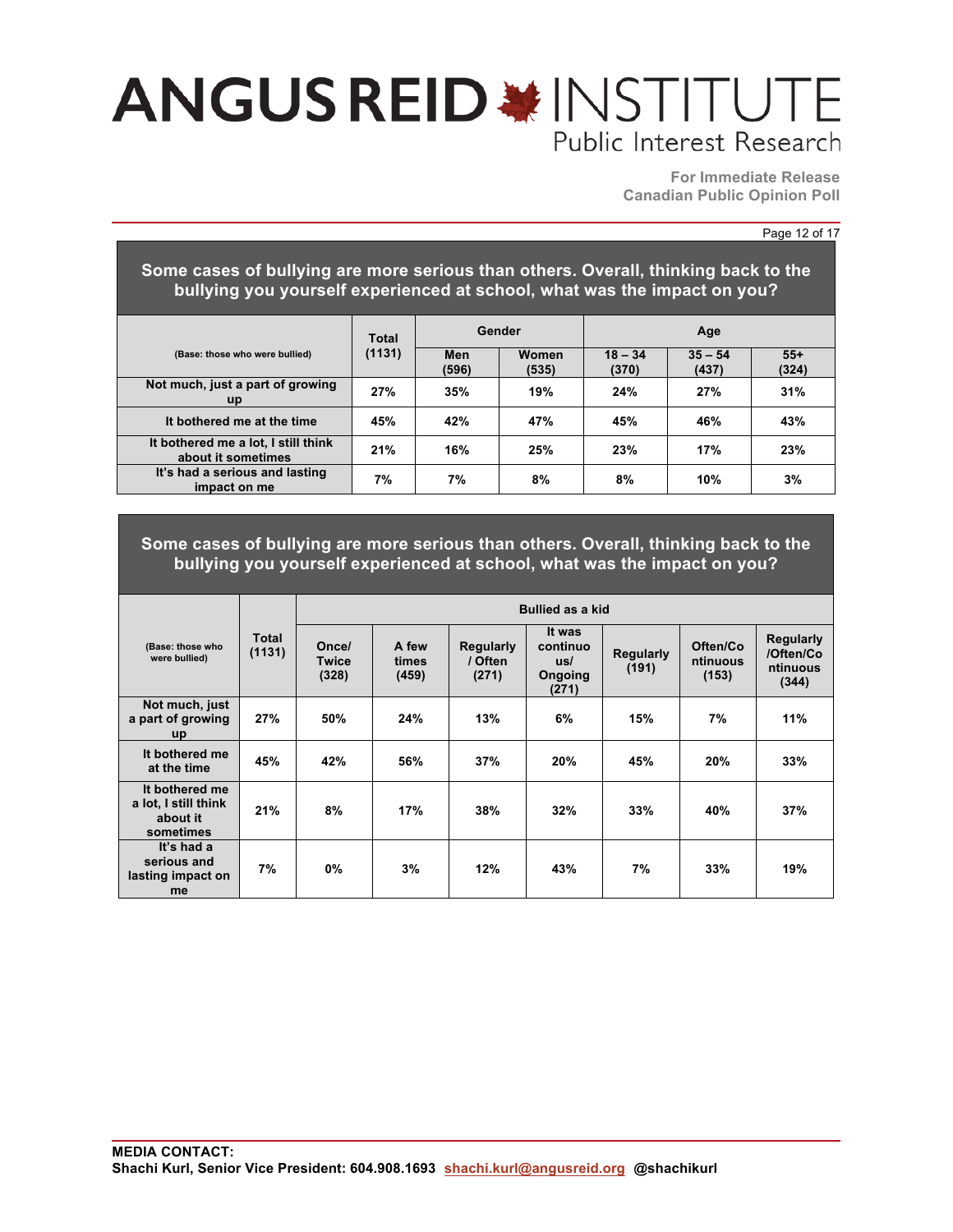**For Immediate Release Canadian Public Opinion Poll**

#### Page 13 of 17

| Do you now, or did you ever, have children of your own in school?          |        |                    |                    |                       |             |              |                     |  |  |
|----------------------------------------------------------------------------|--------|--------------------|--------------------|-----------------------|-------------|--------------|---------------------|--|--|
| (Unweighted Regional Bases)                                                | Total  |                    |                    |                       | Region      |              |                     |  |  |
|                                                                            | (1511) | <b>BC</b><br>(220) | <b>AB</b><br>(156) | <b>SK/MB</b><br>(111) | ON<br>(555) | PQ.<br>(367) | <b>ATL</b><br>(102) |  |  |
| Yes, have kids currently<br>in school between<br>Kindergarten and Grade 12 | 16%    | 18%                | 17%                | 12%                   | 17%         | 14%          | 17%                 |  |  |
| Have kids who finished<br>school since the year 2000                       | 18%    | 17%                | 17%                | 22%                   | 22%         | 12%          | 21%                 |  |  |
| Have kids who finished<br>school before the year<br>2000                   | 16%    | 19%                | 16%                | 18%                   | 16%         | 11%          | 20%                 |  |  |
| Kids still younger than<br>school-age                                      | 5%     | 7%                 | 6%                 | 3%                    | 3%          | 8%           | 1%                  |  |  |
| No, no kids in school                                                      | 49%    | 43%                | 51%                | 52%                   | 45%         | 56%          | 47%                 |  |  |

| Do you now, or did you ever, have children of your own in school?       |                 |              |                       |                    |                    |                |  |  |  |  |
|-------------------------------------------------------------------------|-----------------|--------------|-----------------------|--------------------|--------------------|----------------|--|--|--|--|
|                                                                         | Total<br>(1511) |              | Gender                |                    | Age                |                |  |  |  |  |
|                                                                         |                 | Men<br>(768) | <b>Women</b><br>(743) | $18 - 34$<br>(435) | $35 - 54$<br>(568) | $55+$<br>(508) |  |  |  |  |
| Yes, have kids currently in school<br>between Kindergarten and Grade 12 | 16%             | 14%          | 18%                   | 11%                | 32%                | 3%             |  |  |  |  |
| Have kids who finished school<br>since the year 2000                    | 18%             | 18%          | 19%                   | 2%                 | 25%                | 25%            |  |  |  |  |
| Have kids who finished school<br>before the year 2000                   | 16%             | 14%          | 17%                   | $\star$            | 5%                 | 40%            |  |  |  |  |
| Kids still younger than school-age                                      | 5%              | 4%           | 6%                    | 12%                | 4%                 | $\star$        |  |  |  |  |
| No. no kids in school                                                   | 49%             | 52%          | 45%                   | 76%                | 39%                | 36%            |  |  |  |  |

| As far as you know, are or were any of your kids bullied at school? |              |                    |                   |                      |                    |                    |                    |  |  |
|---------------------------------------------------------------------|--------------|--------------------|-------------------|----------------------|--------------------|--------------------|--------------------|--|--|
|                                                                     | <b>Total</b> | <b>Region</b>      |                   |                      |                    |                    |                    |  |  |
| (Base: Has/had kids in school)                                      | (697)        | <b>BC</b><br>(108) | <b>AB</b><br>(71) | <b>SK/MB</b><br>(52) | <b>ON</b><br>(279) | <b>PQ</b><br>(136) | <b>ATL</b><br>(59) |  |  |
| Yes                                                                 | 47%          | 52%                | 43%               | 47%                  | 52%                | 40%                | 40%                |  |  |

**No 53% 48% 57% 53% 48% 60% 60%**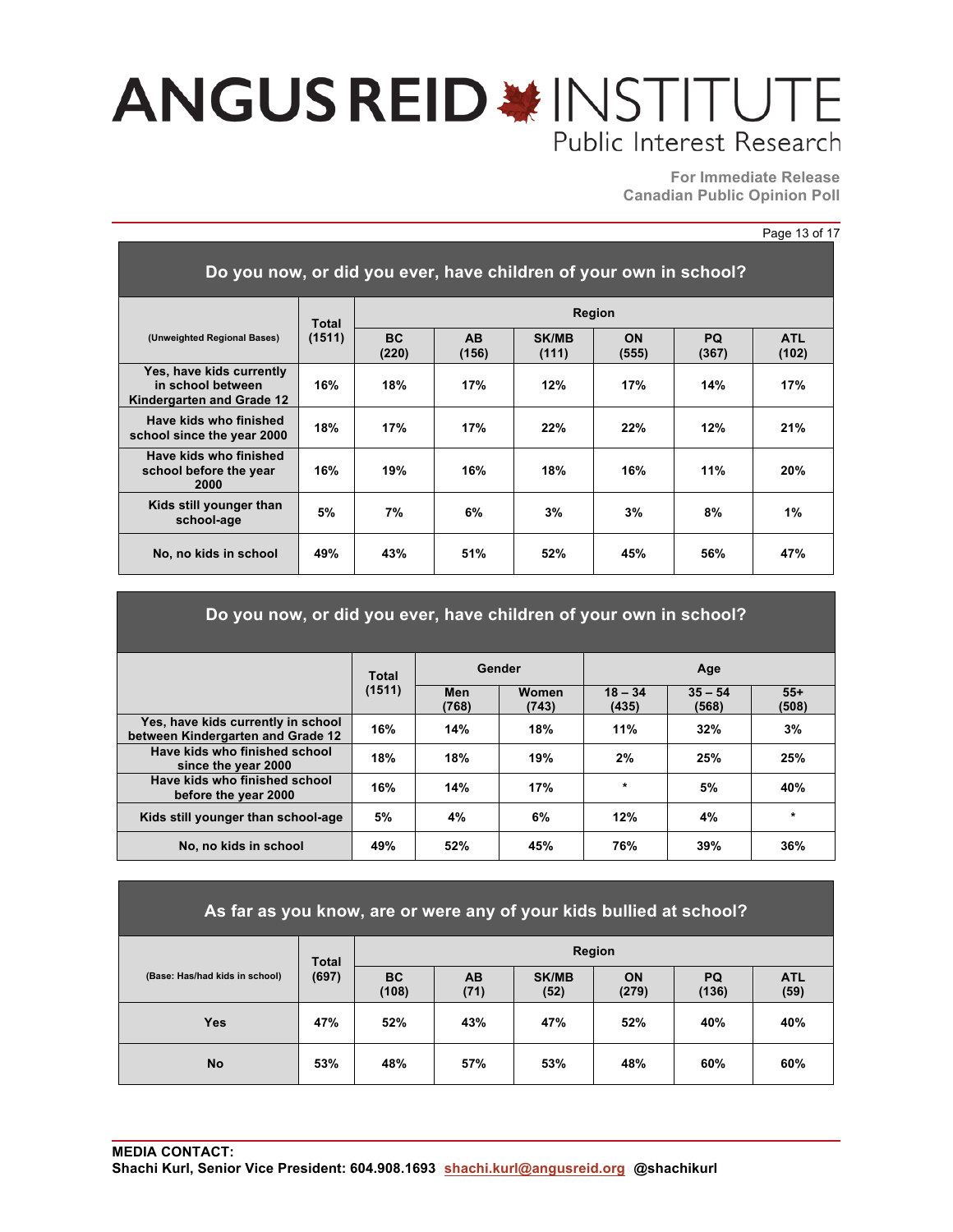**For Immediate Release Canadian Public Opinion Poll**

#### Page 14 of 17

| As far as you know, are or were any of your kids bullied at school? |              |              |                |                   |                    |                |  |  |  |
|---------------------------------------------------------------------|--------------|--------------|----------------|-------------------|--------------------|----------------|--|--|--|
| (Base: Has/had kids in school)                                      | <b>Total</b> | Gender       |                | Age               |                    |                |  |  |  |
|                                                                     | (697)        | Men<br>(333) | Women<br>(364) | $18 - 34$<br>(50) | $35 - 54$<br>(323) | $55+$<br>(324) |  |  |  |
| <b>Yes</b>                                                          | 47%          | 43%          | 51%            | 36%               | 51%                | 45%            |  |  |  |
| <b>No</b>                                                           | 53%          | 57%          | 49%            | 64%               | 49%                | 55%            |  |  |  |

### **Is or was your child's school aware of any of the bullying your child experienced, or not?**

| (Base: Parents of kids who were<br>bullied in school)            | <b>Total</b><br>(329) | <b>Region</b>     |                   |                      |             |                   |                    |  |  |
|------------------------------------------------------------------|-----------------------|-------------------|-------------------|----------------------|-------------|-------------------|--------------------|--|--|
|                                                                  |                       | <b>BC</b><br>(56) | <b>AB</b><br>(30) | <b>SK/MB</b><br>(26) | ON<br>(142) | <b>PQ</b><br>(55) | <b>ATL</b><br>(20) |  |  |
| Yes, school is/was<br>aware, it was reported                     | 59%                   | 56%               | 68%               | 42%                  | 61%         | 59%               | 64%                |  |  |
| Yes, school is/was<br>aware, but it was not<br>actually reported | 18%                   | 17%               | 17%               | 35%                  | 16%         | 17%               | 20%                |  |  |
| No, I don't think the<br>school is/was aware                     | 23%                   | 27%               | 15%               | 24%                  | 24%         | 24%               | 17%                |  |  |

### **Is or was your child's school aware of any of the bullying your child experienced, or not?**

|                                                               | Total                          | Gender |       | Age               |                    |                |
|---------------------------------------------------------------|--------------------------------|--------|-------|-------------------|--------------------|----------------|
| (Base: Parents of kids who were bullied in<br>school)         | (329)<br>Men<br>(140)<br>(189) |        | Women | $18 - 34$<br>(17) | $35 - 54$<br>(165) | $55+$<br>(147) |
| Yes, school is/was aware, it was<br>reported                  | 59%                            | 56%    | 62%   | 63%               | 65%                | 53%            |
| Yes, school is/was aware, but it<br>was not actually reported | 18%                            | 22%    | 15%   | 18%               | 19%                | 16%            |
| No, I don't think the school is/was<br>aware                  | 23%                            | 22%    | 24%   | 19%               | 16%                | 31%            |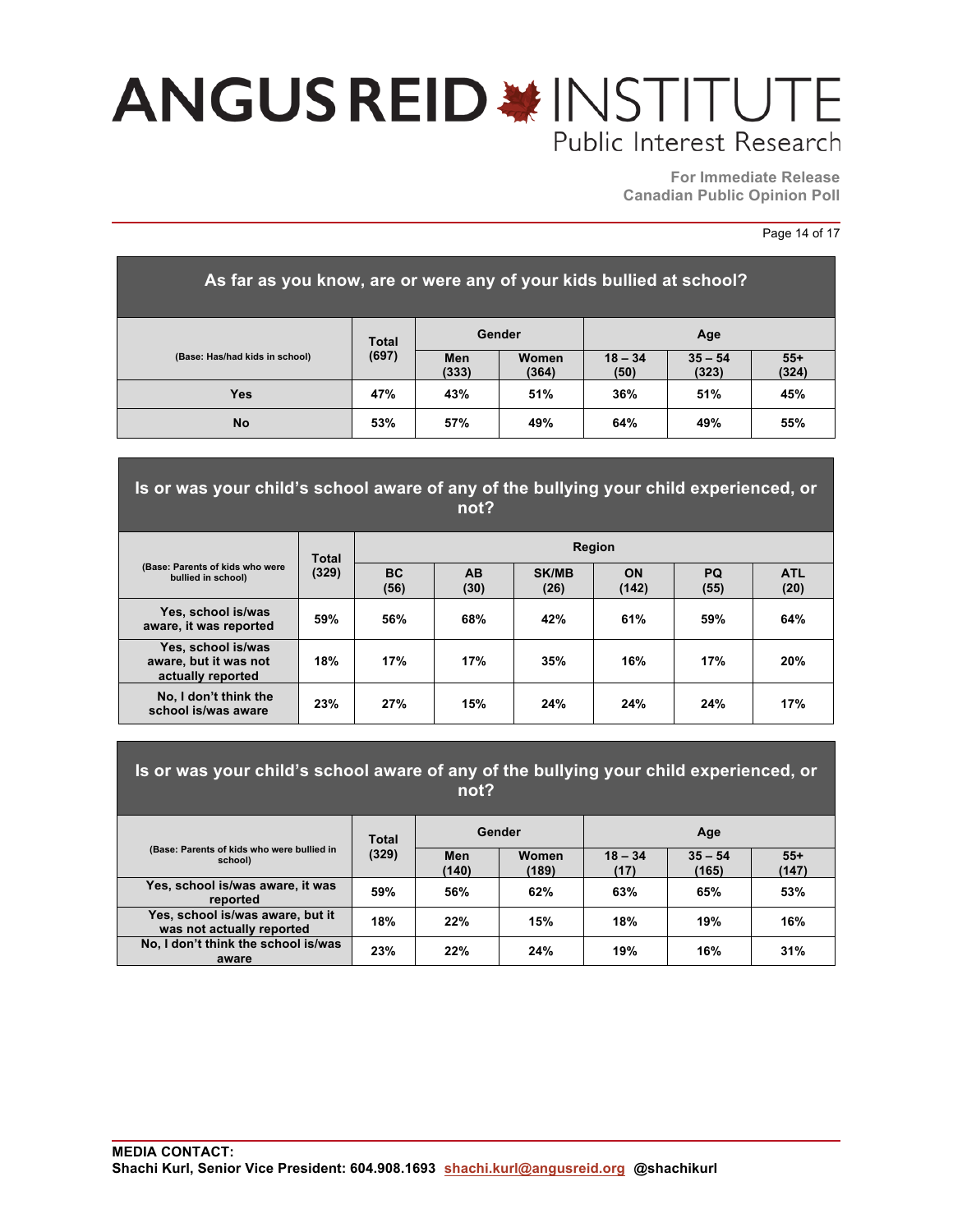**For Immediate Release Canadian Public Opinion Poll**

#### Page 15 of 17

| Is or was your child's school aware of any of the bullying your child experienced, or<br>not? |                |                                            |                                                           |                                                                |                                            |                                |  |  |  |  |  |
|-----------------------------------------------------------------------------------------------|----------------|--------------------------------------------|-----------------------------------------------------------|----------------------------------------------------------------|--------------------------------------------|--------------------------------|--|--|--|--|--|
|                                                                                               |                |                                            |                                                           | <b>Have Kids</b>                                               |                                            |                                |  |  |  |  |  |
| (Base: Parents of<br>kids who were bullied<br>in school)                                      | Total<br>(329) | Yes, kids<br>between K and<br>G12<br>(108) | Have kids who<br>finished since<br>the year 2000<br>(141) | Have kinds<br>who finished<br>before the year<br>2000<br>(103) | Kids younger<br>than school-<br>age<br>(4) | <b>Kids in School</b><br>(Net) |  |  |  |  |  |
| Yes, school<br>is/was aware, it<br>was reported                                               | 59%            | 70%                                        | 59%                                                       | 52%                                                            | 51%                                        | 59%                            |  |  |  |  |  |
| Yes, school<br>is/was aware, but<br>it was not<br>actually reported                           | 18%            | 17%                                        | 21%                                                       | 14%                                                            | 27%                                        | 18%                            |  |  |  |  |  |
| No, I don't<br>think the school<br>is/was aware                                               | 23%            | 13%                                        | 21%                                                       | 34%                                                            | 23%                                        | 23%                            |  |  |  |  |  |

**Please think about how the school responded to your child's experience with bullying. (If there was more than one bullying experience the school was aware of, please think of the one that stands out to you most.) Based on what you can recall, did your child's school overall response to this bullying:**

| (Base: School was aware of kids)<br>bullied) | <b>Total</b><br>(254) | <b>Region</b>     |            |                      |                    |                   |                    |  |  |
|----------------------------------------------|-----------------------|-------------------|------------|----------------------|--------------------|-------------------|--------------------|--|--|
|                                              |                       | <b>BC</b><br>(41) | AB<br>(26) | <b>SK/MB</b><br>(20) | <b>ON</b><br>(109) | <b>PQ</b><br>(41) | <b>ATL</b><br>(17) |  |  |
| <b>Resolve the situation</b>                 | 25%                   | 39%               | 14%        | 19%                  | 21%                | 38%               | 13%                |  |  |
| Improve it, but didn't end<br>it             | 26%                   | 21%               | 29%        | 14%                  | 29%                | 24%               | 35%                |  |  |
| Make no real difference<br>either way        | 38%                   | 32%               | 34%        | 64%                  | 38%                | 32%               | 47%                |  |  |
| <b>Make matters worse</b>                    | 11%                   | 8%                | 23%        | 4%                   | 12%                | 6%                | 5%                 |  |  |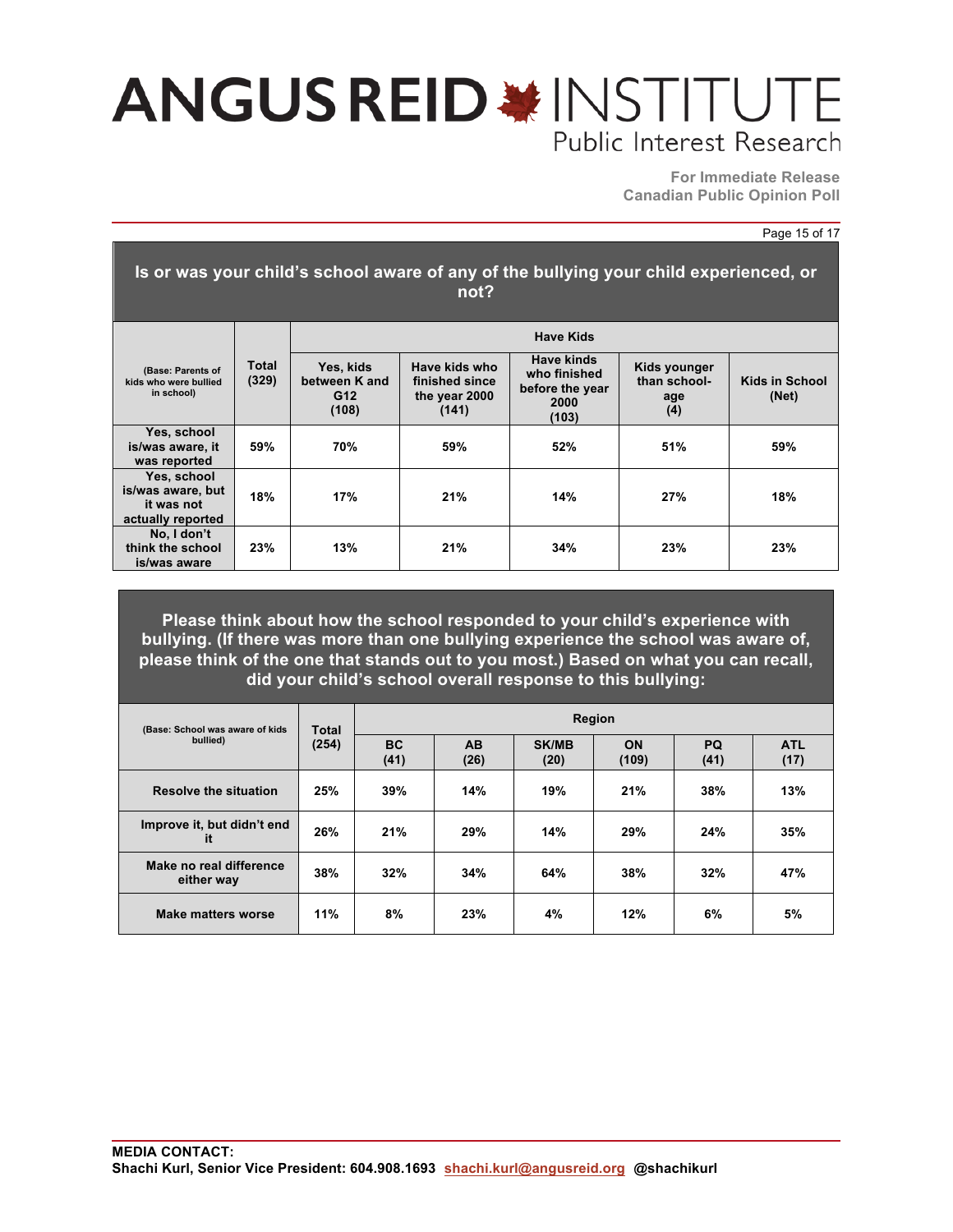**For Immediate Release Canadian Public Opinion Poll**

#### Page 16 of 17

**Please think about how the school responded to your child's experience with bullying. (If there was more than one bullying experience the school was aware of, please think of the one that stands out to you most.) Based on what you can recall, did your child's school overall response to this bullying:**

| (Base: School was aware of kids bullied) | Total<br>(254) |              | Gender         | Age               |                    |                |
|------------------------------------------|----------------|--------------|----------------|-------------------|--------------------|----------------|
|                                          |                | Men<br>(109) | Women<br>(145) | $18 - 34$<br>(14) | $35 - 54$<br>(139) | $55+$<br>(101) |
| <b>Resolve the situation</b>             | 25%            | 26%          | 24%            | 29%               | 25%                | 23%            |
| Improve it, but didn't end it            | 26%            | 24%          | 28%            | 21%               | 32%                | 20%            |
| Make no real difference either way       | 38%            | 42%          | 35%            | 23%               | 34%                | 47%            |
| Make matters worse                       | 11%            | 8%           | 12%            | 27%               | 9%                 | 10%            |

**Please think about how the school responded to your child's experience with bullying. (If there was more than one bullying experience the school was aware of, please think of the one that stands out to you most.) Based on what you can recall, did your child's school overall response to this bullying:**

|                                             |                | <b>Have Kids</b>                                      |                                                           |                                                               |                                            |                                         |  |  |  |  |
|---------------------------------------------|----------------|-------------------------------------------------------|-----------------------------------------------------------|---------------------------------------------------------------|--------------------------------------------|-----------------------------------------|--|--|--|--|
| (Base: School was<br>aware of kids bullied) | Total<br>(254) | Yes, kids<br>between K and<br>G <sub>12</sub><br>(95) | Have kids who<br>finished since<br>the year 2000<br>(113) | Have kinds<br>who finished<br>before the year<br>2000<br>(67) | Kids younger<br>than school-<br>age<br>(3) | <b>Kids in School</b><br>(Net)<br>(254) |  |  |  |  |
| <b>Resolve the</b><br>situation             | 25%            | 28%                                                   | 27%                                                       | 19%                                                           | 29%                                        | 25%                                     |  |  |  |  |
| Improve it, but<br>didn't end it            | 26%            | 30%                                                   | 27%                                                       | 15%                                                           |                                            | 26%                                     |  |  |  |  |
| Make no real<br>difference either<br>way    | 38%            | 28%                                                   | 39%                                                       | 50%                                                           | 71%                                        | 38%                                     |  |  |  |  |
| <b>Make matters</b><br>worse                | 11%            | 14%                                                   | 7%                                                        | 15%                                                           |                                            | 11%                                     |  |  |  |  |